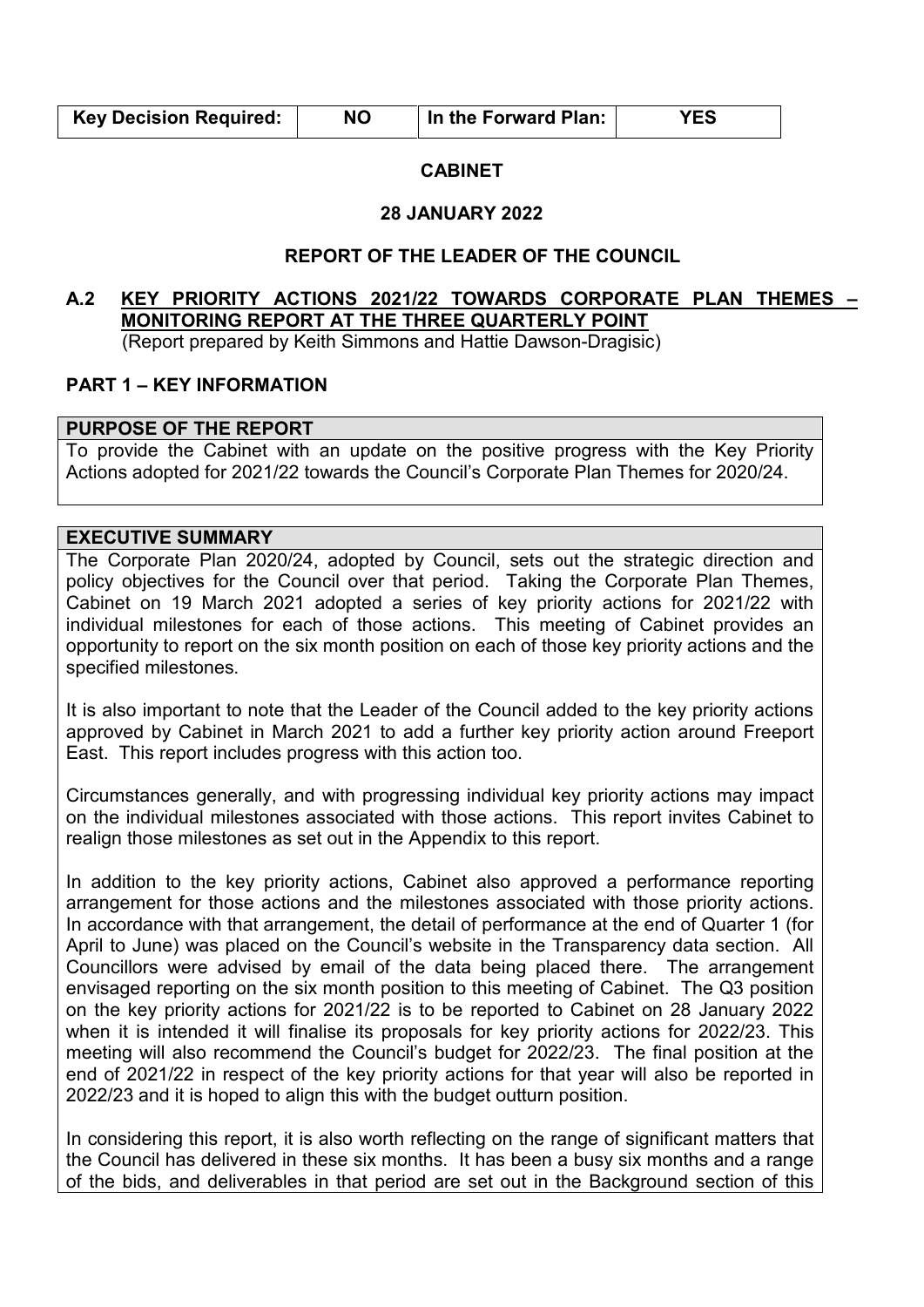report.

#### **RECOMMENDATIONS**

**That the contents of the report be NOTED together with the highlighted realignment of particular milestones for particular key priority actions set out in the report.** 

## **PART 2 – IMPLICATIONS OF THE DECISION**

### **DELIVERING PRIORITIES**

The Council approved a Corporate Plan for 2020/24 and this established its strategic direction for those four years. That strategic direction itself seeks to reflect the issues that matter most to the local people, the national requirements from Government and the challenges that face the District over that time period. The Corporate Plan was adopted unanimously at the Council meeting on 21 January 2020 (Minute 78 refers).

The themes of the 2020/24 Corporate Plan are:

- Delivering High Quality Services
- Building Sustainable Communities for the Future
- Strong Finance and Governance
- Community Leadership through Partnerships
- A Growing and Inclusive Economy

The Corporate Plan shapes and directs the Council's work and an extensive range of actions have been, are being and will be undertaken across the 2020-24 life of the Plan to deliver against its themes and priorities.

The Key Priority Actions adopted by the Cabinet on 19 March 2021 seek to take forward the Corporate Plan. This meeting of Cabinet provides the opportunity to review progress with the Key Priority Actions adopted and realign the milestones for certain of those Key Priority Actions in view of the circumstances that now require this.

### **FINANCE, OTHER RESOURCES AND RISK**

The key actions set out at Appendix A includes the delivery of the financial savings target within the Medium Term Financial Strategy. In considering all matters it is vital that the balance of resources can be accommodated by this Council and that it does not put further strain on the Council being able to balance its budget each year.

A key risk highlighted in the report to Cabinet when it determined its key priority actions for 2021/22 was the continuing impact of the Covid-19 pandemic, the restrictions imposed to address the pandemic and the extent to which the recovery from the pandemic is impacted by outside issues. Cabinet was also advised that further tasks may be required for the Council to undertake, such as new grant schemes, and this too would impact on the capacity of the Council to achieve the Cabinet's adopted key priority actions.

#### **LEGAL**

The legal implications of individual actions are assessed when they are brought forward for formal decisions to be made. A number of these decisions will be designated 'Key'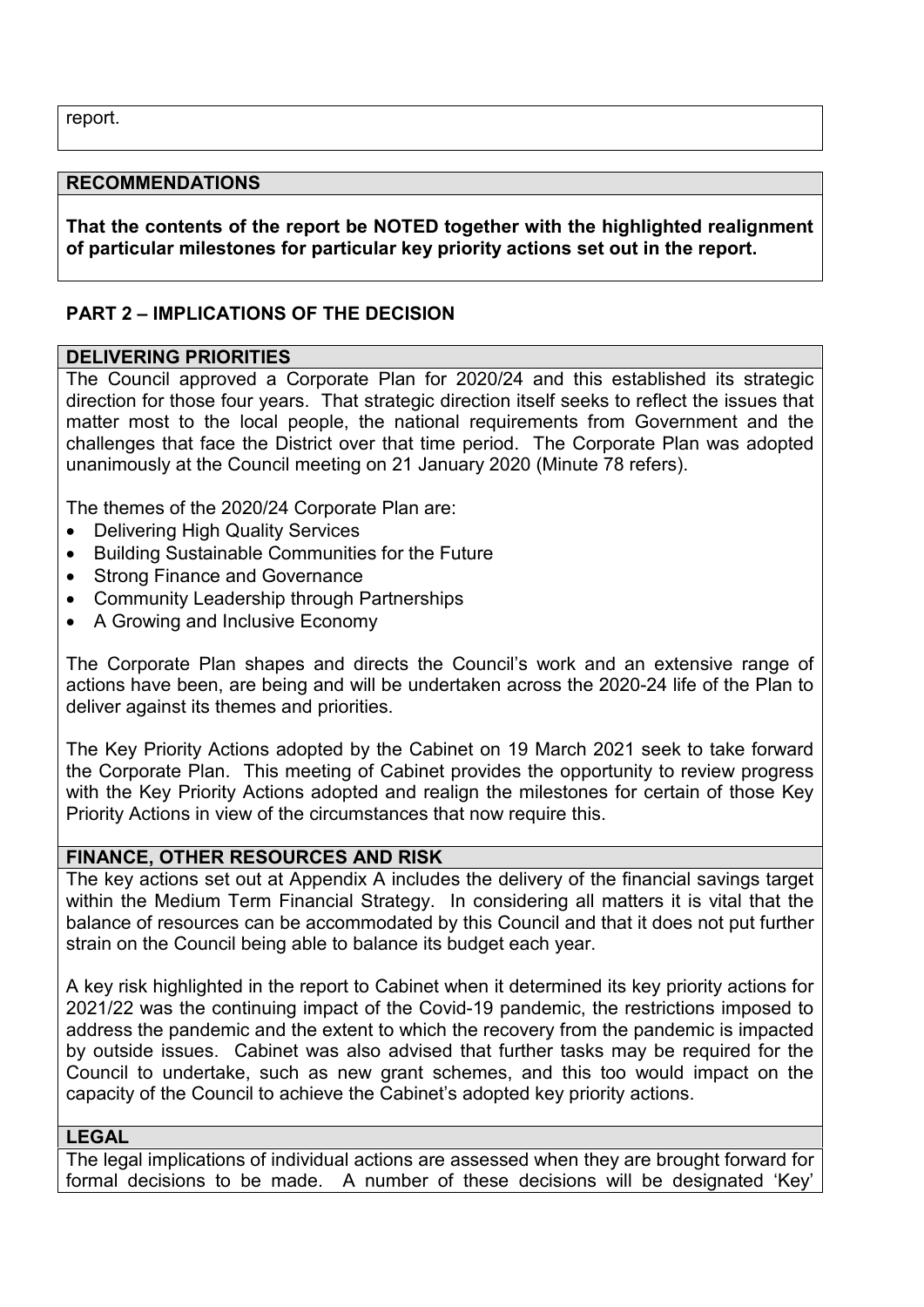Decisions. Consideration of legal implications can then require additional steps to be undertaken which could impact on approved milestones and require them to be realigned.

#### **OTHER IMPLICATIONS**

**Consideration has been given to the implications of the proposed decision in respect of the following and any significant issues are set out below.** 

**Crime and Disorder / Equality and Diversity / Health Inequalities / Area or Ward affected / Consultation/Public Engagement.** 

In preparing this report, due regard has been given to the likely effect of the exercise of the Council's functions on, and the need to do all that it reasonably can to prevent, crime and disorder in its area. In addition, due consideration has been given to the District Council's statutory Equality Duty to eliminate unlawful discrimination, advance equality of opportunity and foster good relations, as set out in Section 149(1) of the Equality Act 2010.

The report has also had regard to the Climate Change Strategy and Action Plan as adopted by the Council. A key action proposed in Appendix A is to take forward the delivery of the actions under that Strategy/Action Plan and thereby achieve its objectives as approved by Council.

## **PART 3 – SUPPORTING INFORMATION**

### **BACKGROUND**

The Key Priority Actions for 2021/22 (and the performance monitoring arrangements for these) were proposed in draft form by Cabinet at its January 2021 meeting and, with the agreement of the Chairmen of the two Overview and Scrutiny Committees, the Overview and Scrutiny Committees considered the proposals and submitted comments on them. The outcome of the consultation was then submitted to the 19 March 2021 meeting of Cabinet when the finalised Key Priority Actions were approved for 2021/22 (and the performance reporting arrangements).

The Q3 position on the delivery of the key priority actions for 2021/22, and the related milestones, are set out at Appendix A to this report.

In considering this report, Cabinet is also reminded that to this point in 2021/22 has seen the following significant matters:

**Section Two of Tendring District Council's (TDC) Local Plan – detailed and extensive work to** support a two-week public hearing in front of the designated Inspector with a view to securing approval of the Section Two of the Plan, the Inspector submitting their series of main modifications picking up many of the issues raised by the Council and consideration of the Inspector's recommendations by the Council; followed by publication of them for a six-week public consultation in the summer.

**Wellbeing Hubs To Support Good Mental Health In Schools – supporting and encouraging the** development of wellbeing hubs across 21 schools in the District; including the collection of baseline data and training for those delivering the hubs using funding secured from the Clinical Commissioning Group totalling £245K. The roll out built on the pilot at Great Bentley Primary School established in 2017 and will massively extend the number of children who can access the hub services who have mild to moderate mental health issues. All hubs are now open (16 in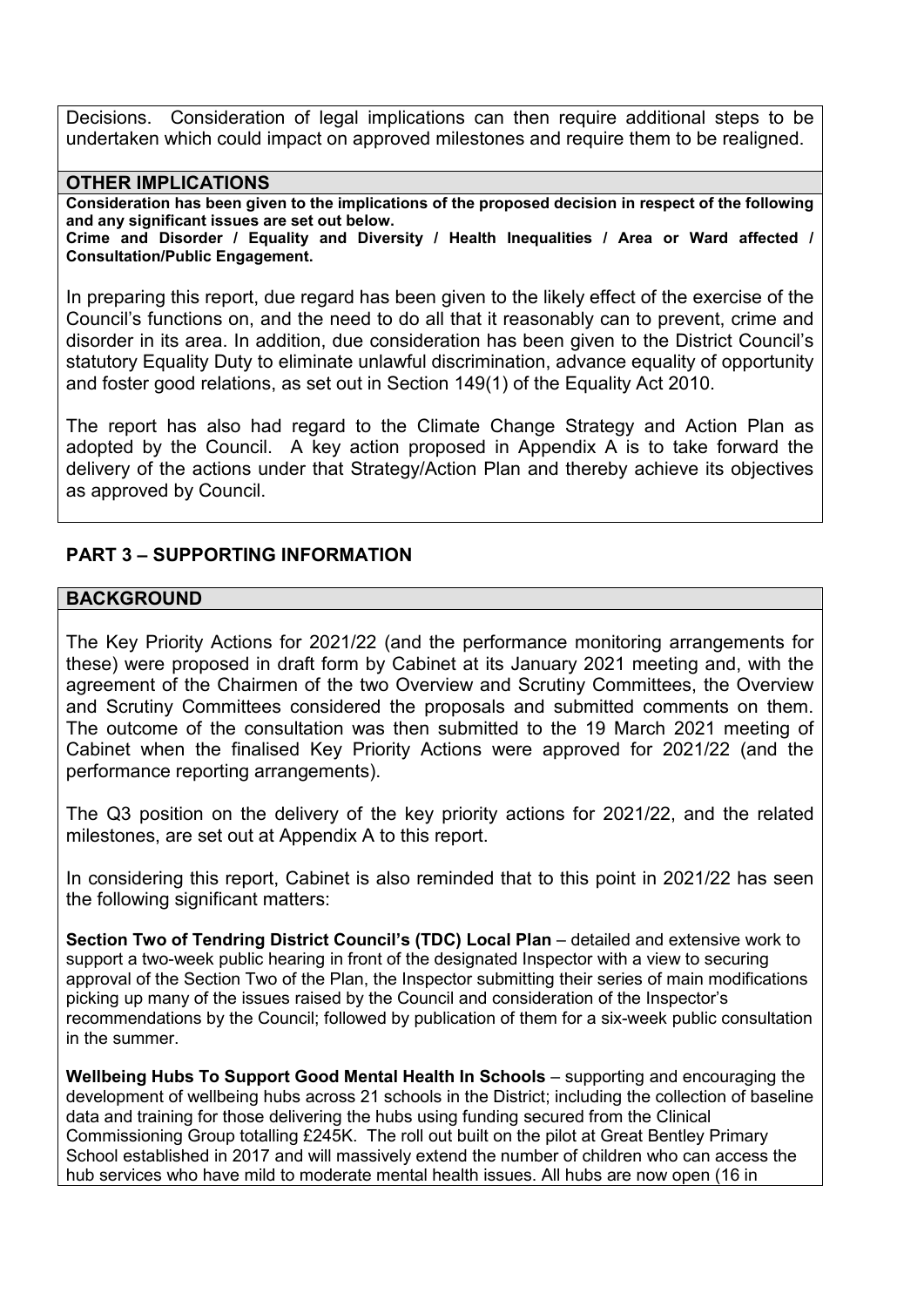Tendring and 6 in Colchester). Essex University has been commissioned to undertake the academic evaluation of progress in the hubs, focusing on the pupil progress, the support given through the hub to the wider family unit and a longer piece of work relating to the changes that a Wellbeing Hub can make to whole school culture.

**£35,000 fund for Grants to Event Organisers across the District -** To support local event organisers to bring more events to town or village centres, or seafronts close to them, using local traders or performers. With grants of between £0.5-1.0K to event organisers to make the most of the current staycation boom.

**Financially Local Independents to Harness Digital Retaining Through The Click It Local Scheme –** Several Local Businesses have signed up to the scheme that enables **s**hoppers to get great deals and locally-made products through the new online shopping platform. Click It Local [\(clickitlocal.co.uk/tendring\)](http://www.clickitlocal.co.uk/tendring) enables shoppers to get those products delivered to their door on the same day. The Council has provided funding for the Click It Local platform and promotes the service locally to businesses and shoppers.

**Helping Community Groups Under the Community Assets Rent Offsetting Scheme (CAROS) Scheme** – At a cost of £83K, the Council has waived for this financial year the rents of community groups eligible under the CAROS scheme. This is aimed at helping those community groups recover from the impact of Covid-19. In addition, any planned rent increases or reviews for the 2021-22 financial year were paused so as not to put up costs for the next year.

**Cliff Stabilisation Scheme Approved and gets underway -** £2.1M of funding was approved by the Council in April 2021 and the works on two stretches of the cliffs at Clacton-on-Sea and Holland-on-Sea are now being worked on by specialist contractors to stabilise them for decades ahead. Through the works the gradient of the cliffs will be altered and drainage installed to reduce the build-up of ground water, which is the primary cause of slippage. The whole works will be completed within 2021/22. The works may also provide space for a further 30 Beach Huts to be installed.

**Heritage Trail To Mark Clacton's 150th Birthday** – With funding from the National Lottery, a trail consisting of 19 information boards, stretching from Jaywick Sands to Holland Haven and going into Clacton town centre, charting various aspects of Clacton's history was created. Some of the boards also have augmented reality options for those with smartphones, and there are also audio benches recanting people's memories of the town.

**150th Anniversary Flights Over Clacton -** Clacton's 150th anniversary was marked with two flight displays above the town's seafront on Thursday, 26 August and Friday, 27 August. The Anniversary Flights included displays by the RAF Red Arrows and the Battle of Britain Memorial Flight (BBMF). The events saw around 160,000 spectators across both days of the flying programme.

**Secured Funding For The Replacement Of The Artificial Pitch At Clacton Leisure Centre** – With funding being secured from the Football Foundation and from Essex County Council, the £670K scheme is fully funded. The new 3G pitch will replace the existing sand-filled pitch, which is reaching the end of its lifespan. The pitch will contribute to a range of investments at the Clacton Leisure Centre site to improve facilities there.

**Increasing recycling rates** – For the first three months of this financial year the percentage of household waste sent for recycling in the District was up to 42.61% from 38.36% in the immediate previous quarter (and up from 42.03% in the comparable Q1 quarter in 2020/21). Incidents of flytipping were also down to 217 reports in the first three months (Q1) of 2021/22 from 415 in January-March 2021 (Q4 for 2020/21) and from 561 reports in the comparable Q1 quarter in 2020/21.